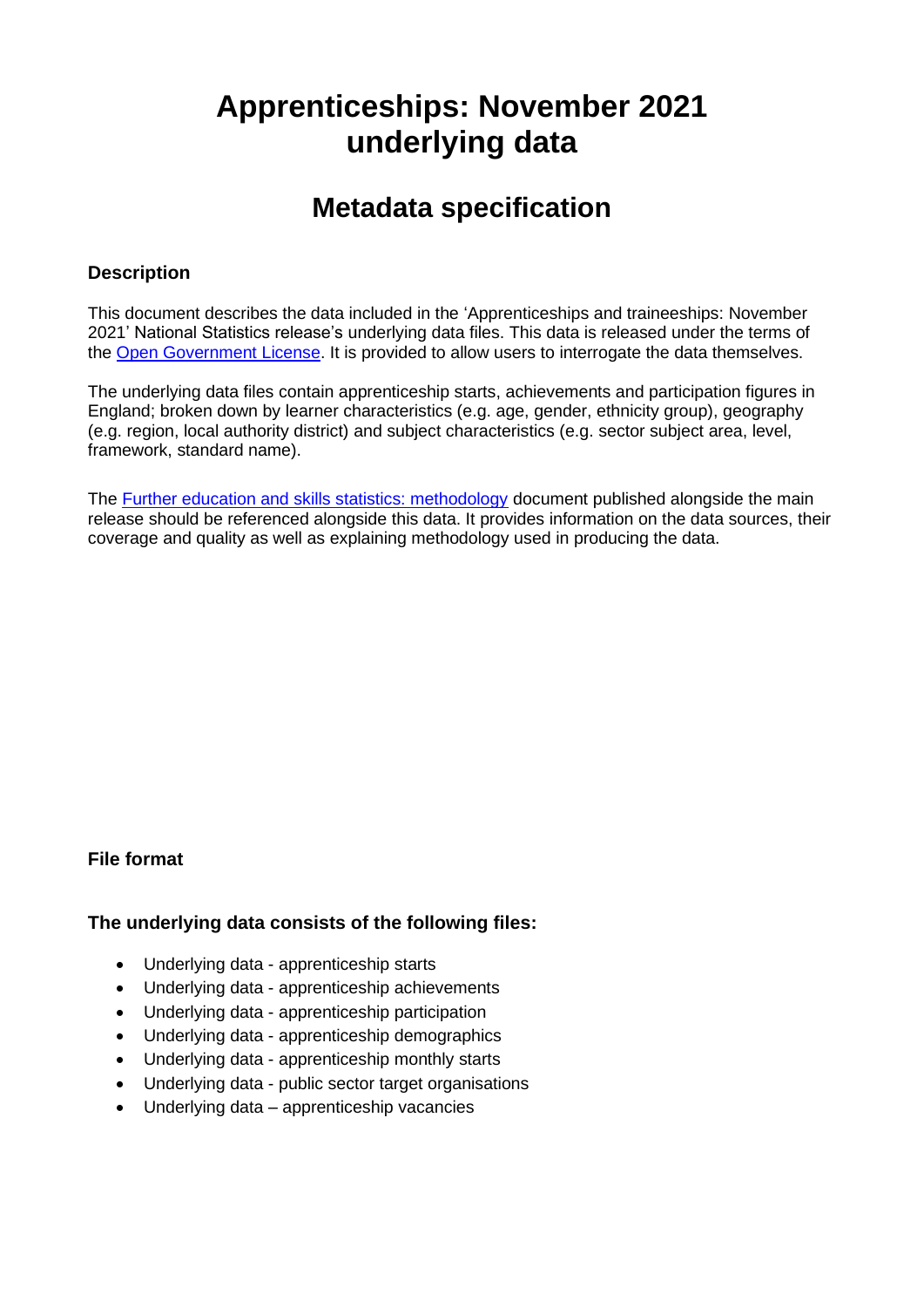| <b>File and description</b>                                                                                                                             | Geographic<br>levels                     | Time<br>period         |
|---------------------------------------------------------------------------------------------------------------------------------------------------------|------------------------------------------|------------------------|
| Underlying data - apprenticeship starts                                                                                                                 |                                          |                        |
| underlying-data-apps-starts-2021-q4.csv                                                                                                                 |                                          |                        |
| Apprenticeship starts by:                                                                                                                               |                                          |                        |
| Provider name, UKPRN, and provider type                                                                                                                 |                                          |                        |
|                                                                                                                                                         |                                          |                        |
| Age summary and Age youth adult                                                                                                                         |                                          |                        |
| Geography: Learner and delivery by region, local authority, local<br>authority district, parliamentary constituency, English devolved<br>administration | National,<br>region,<br>local authority, | 2018/19<br>(full year) |
| Level, Detailed Level, Level 6P (Level 6 and above flag),                                                                                               | local authority<br>district,             | 2019/20                |
| Degree apprenticeship                                                                                                                                   | parliamentary<br>constituency,           | (full year)            |
| Framework details:                                                                                                                                      | English                                  | 2020/21                |
| Sector Subject Area_Tier1 (SSA T1), Sector Subject Area_Tier2<br>(SSA T2)                                                                               | devolved<br>administration               | (full year)            |
| Route, and STEM <sup>1</sup> flag                                                                                                                       |                                          |                        |
| Framework/Standard flag, Framework/Standard Code,<br><b>Framework/Standard Name</b>                                                                     |                                          |                        |
| Length of Employment,                                                                                                                                   |                                          |                        |
| Funding Type,                                                                                                                                           |                                          |                        |
| <b>Start Quarter, Start Month</b>                                                                                                                       |                                          |                        |

<sup>1</sup> Please note, the STEM flag includes apprenticeships within the following sector subject tier 1 areas: Construction, Planning and the Built Environment, Engineering and Manufacturing Technologies, Information and Communication Technology, and Science and Mathematics.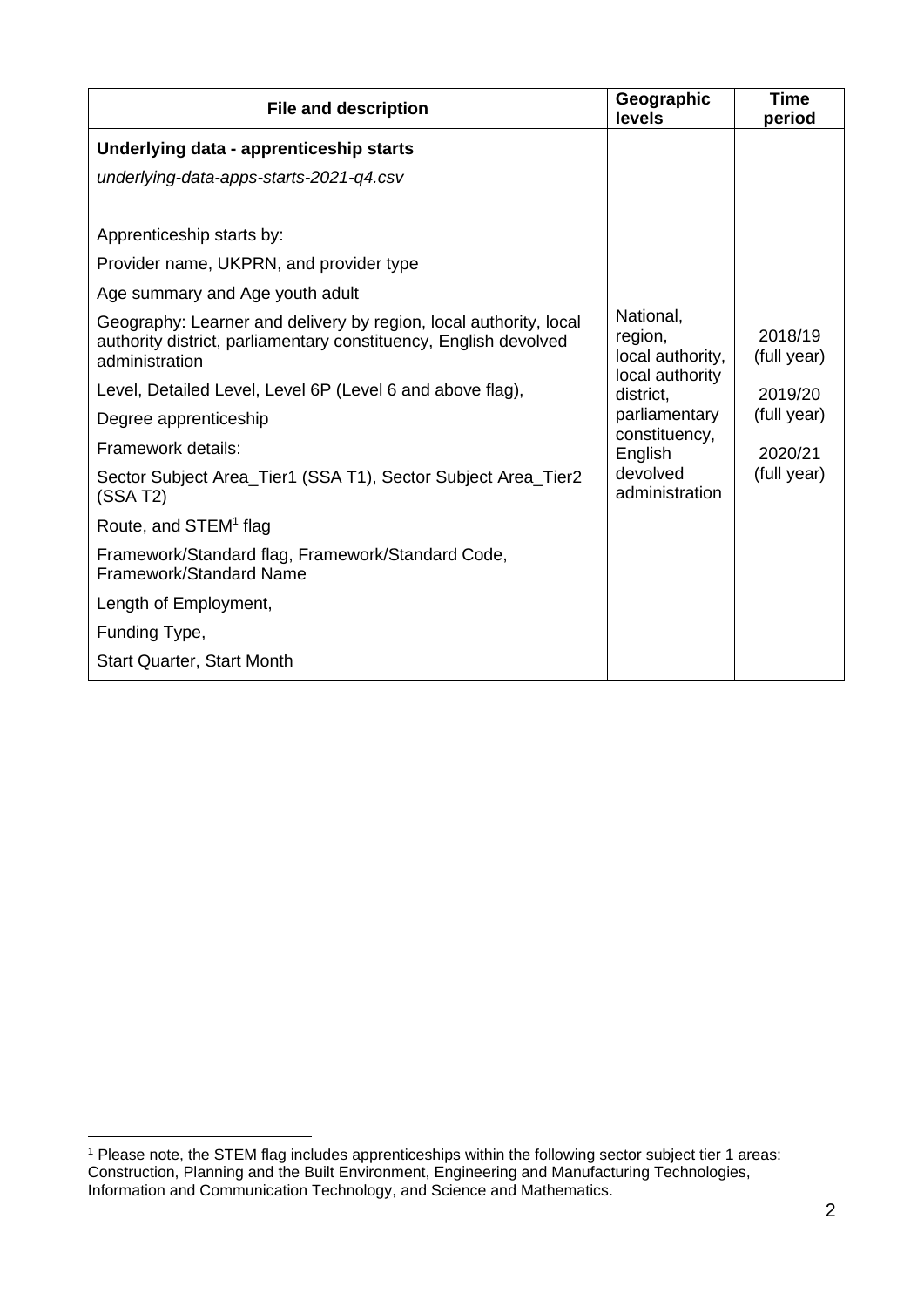| Underlying data - apprenticeship achievements<br>underlying-data-apps-achievements-2021-q4.csv                                                          |                                                                   |                                       |
|---------------------------------------------------------------------------------------------------------------------------------------------------------|-------------------------------------------------------------------|---------------------------------------|
| Apprenticeship achievements by:                                                                                                                         |                                                                   |                                       |
| Provider name, UKPRN, and provider type                                                                                                                 |                                                                   |                                       |
| Age summary and Age youth adult                                                                                                                         |                                                                   |                                       |
| Geography: Learner and delivery by region, local authority, local<br>authority district, parliamentary constituency, English devolved<br>administration |                                                                   |                                       |
| Level, Detailed Level, Level 6P (Level 6 and above flag),                                                                                               | National,<br>region,                                              | 2018/19                               |
| Degree apprenticeship                                                                                                                                   | local authority,<br>local authority                               | (full year)                           |
| Framework details:                                                                                                                                      | district,<br>parliamentary                                        | 2019/20<br>(full year)                |
| Sector Subject Area_Tier1 (SSA T1), Sector Subject Area_Tier2<br>(SSA T2)                                                                               | constituency,<br>English<br>devolved                              | 2020/21<br>(full year)                |
| Route, and STEM <sup>1</sup> flag                                                                                                                       | administration                                                    |                                       |
| Framework/Standard flag, Framework/Standard Code,<br><b>Framework/Standard Name</b>                                                                     |                                                                   |                                       |
| Length of Employment,                                                                                                                                   |                                                                   |                                       |
| <b>Funding Type</b>                                                                                                                                     |                                                                   |                                       |
| Leave quarter                                                                                                                                           |                                                                   |                                       |
| Leave month                                                                                                                                             |                                                                   |                                       |
| Underlying data - apprenticeship participation<br>underlying-data-apps-participation-2021-q4.csv                                                        |                                                                   |                                       |
| Learner participation by:<br>Provider name, UKPRN, Provider Type                                                                                        |                                                                   |                                       |
| Age summary and Age youth adult                                                                                                                         | National,<br>region,                                              | 2018/19                               |
| Learners home geography:<br>region, local authority, local authority district, parliamentary<br>constituency, English devolved administration           | local authority,<br>local authority<br>district,<br>parliamentary | (full year)<br>2019/20<br>(full year) |
| Length of Employment,                                                                                                                                   | constituency,<br>English                                          | 2020/21                               |
| Learner Participation<br>Q1_Aug-Oct<br>Q1-Q2_Aug-Jan<br>Q1-Q3_Aug-Apr<br>Q1-Q4_Aug-Jul_full_year                                                        | devolved<br>administration                                        | (full year)                           |
|                                                                                                                                                         |                                                                   |                                       |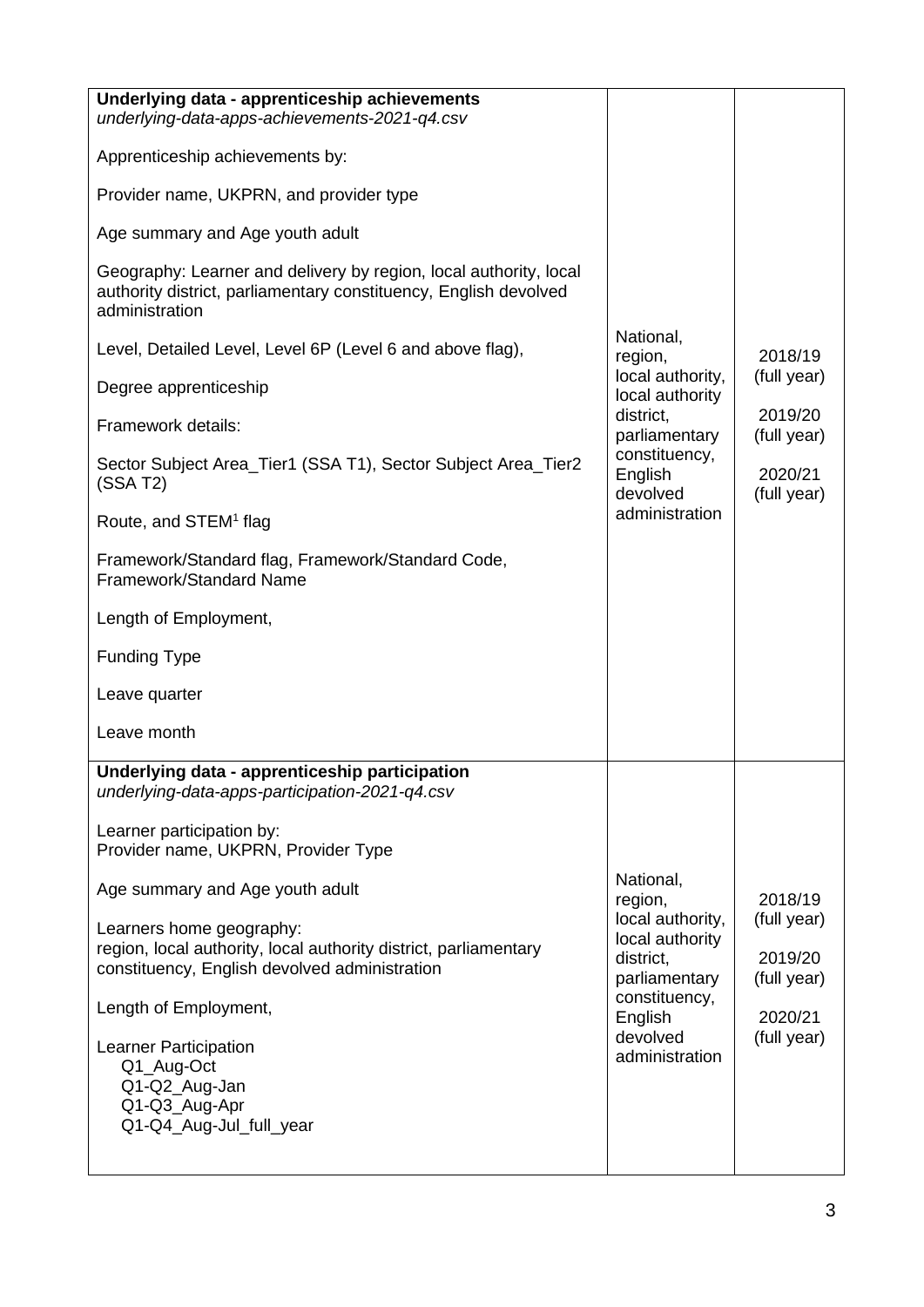| Underlying data - apprenticeship demographics<br>underlying-data-apps-demographics-2021-q4.csv<br>This csv is rounded and contains pre-calculated totals. Please be<br>aware when using this tool to derive further breakdowns.<br>Apprenticeship starts and achievements by:<br>Level<br>Learner characteristics: Ethnicity group, gender, Age group, LLDD<br>Geography: learner home local authority district                                                                                                                                       | National,<br>local authority<br>district | 2018/19<br>(full year)<br>2019/20<br>(full year)<br>2020/21<br>(full year)                                                                               |
|-------------------------------------------------------------------------------------------------------------------------------------------------------------------------------------------------------------------------------------------------------------------------------------------------------------------------------------------------------------------------------------------------------------------------------------------------------------------------------------------------------------------------------------------------------|------------------------------------------|----------------------------------------------------------------------------------------------------------------------------------------------------------|
| Underlying data - apprenticeships monthly starts<br>underlying-data-apps-monthly-starts-2021-nov.csv<br>Apprenticeship starts by:<br>Snapshot,<br>Level,<br>Age,<br>Framework details:<br>Sector Subject Area_Tier1 (SSA T1), Sector Subject Area_Tier2<br>(SSA T2)<br>Framework/Standard Name, ST code,<br>Degree apprenticeship,<br><b>Funding Type</b><br>Start month<br>Please note: data for 2020/21 contains four different snapshots.<br>The snapshot required must be specified otherwise the number of<br>starts produced will be incorrect. | National                                 | 2015/16<br>(full year)<br>2016/17<br>(full year)<br>2017/18<br>(full year)<br>2018/19<br>(full year)<br>2019/20<br>(full year)<br>2020/21<br>(full year) |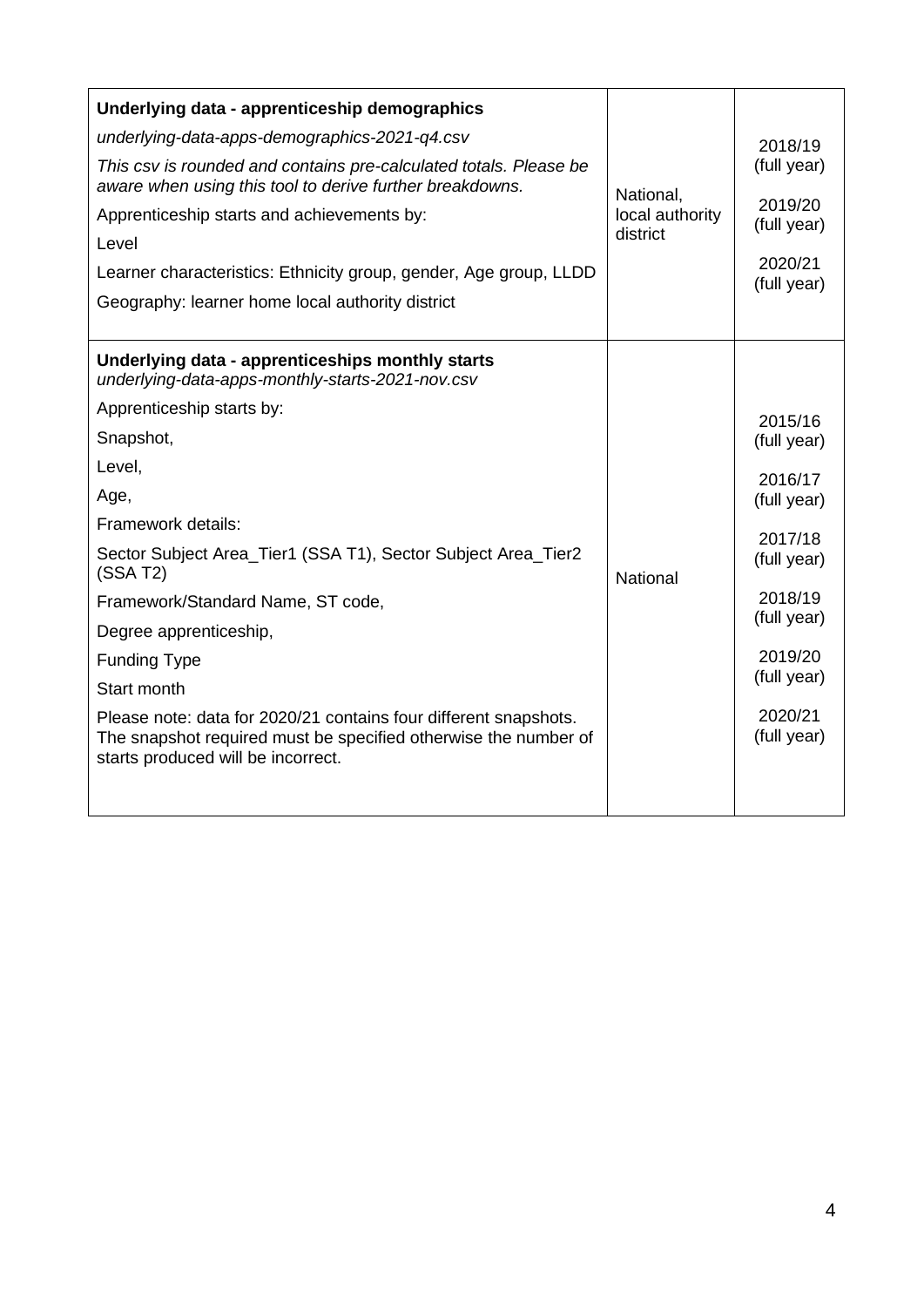| Underlying data -public sector target organisations                                                                                                                                                                                                                                                                                                                   |          |                        |
|-----------------------------------------------------------------------------------------------------------------------------------------------------------------------------------------------------------------------------------------------------------------------------------------------------------------------------------------------------------------------|----------|------------------------|
| underlying-app-pubsec-organisations-2021.csv                                                                                                                                                                                                                                                                                                                          |          |                        |
| This dataset contains the data returns made by individual<br>organisations, reporting against the public sector apprenticeship<br>target for each of the four years of the target (2017-18, 2018-19,<br>2019-20 and 2020-2021). Included are employee headcounts and<br>apprentice numbers in each year as well cumulative figures<br>across the whole target period. |          |                        |
| time_period: Reporting year (financial year - 1 April to 31 March)                                                                                                                                                                                                                                                                                                    |          |                        |
| sub_sector: Sub-sector to which the organisation belongs - see<br>notes in Annex B                                                                                                                                                                                                                                                                                    |          |                        |
| reference_id: Four-digit reference number to allow linking of<br>returns in this data file across reporting periods – only applicable<br>in this file                                                                                                                                                                                                                 |          |                        |
| organisation_name: Name of organisation as submitted in the<br>public sector return for the reporting period in question                                                                                                                                                                                                                                              |          |                        |
| included_in_year: Flag to identify which returns have been<br>included in national and sub-sector averages - see notes in Annex<br>B                                                                                                                                                                                                                                  |          |                        |
| emp_prior: Number of employees on the 31 March immediately<br>before the reporting period                                                                                                                                                                                                                                                                             |          | 2017-18<br>(full year) |
| app_prior: Number of apprentices employed on 31 March<br>immediately before the reporting period                                                                                                                                                                                                                                                                      |          | 2018-19                |
| pct_app_prior: Percentage of employees who were apprentices<br>on 31 March immediately before the reporting period                                                                                                                                                                                                                                                    | National | (full year)<br>2019-20 |
| emp_new: Number of employees whose employment began<br>during the reporting period                                                                                                                                                                                                                                                                                    |          | (full year)            |
| app_new: Number of apprentices whose apprenticeship<br>agreements began during the reporting period - see notes in<br>Annex B                                                                                                                                                                                                                                         |          | 2019-20<br>(full year) |
| pct_app_new: Percentage of new employees during the reporting<br>who were apprentices                                                                                                                                                                                                                                                                                 |          |                        |
| emp_end: Number of employees on the 31 March at the end of<br>the reporting period                                                                                                                                                                                                                                                                                    |          |                        |
| app_end: Number of apprentices employed on 31 March at the<br>end of the reporting period                                                                                                                                                                                                                                                                             |          |                        |
| pct_app_end: Percentage of employees who were apprentices<br>on 31 March at the end of the reporting period                                                                                                                                                                                                                                                           |          |                        |
| pct_target_inyr: Percentage of employees who started an<br>apprenticeship within the single year reporting period                                                                                                                                                                                                                                                     |          |                        |
| emp_prior_cumulative: Aggregate number of employees across<br>all reporting years (at 31 March in 2017, 2018, 2019 and 2020) -<br>see notes in Annex B                                                                                                                                                                                                                |          |                        |
| app_new_cumulative: Aggregate number of apprentices starting<br>their apprenticeship across all reporting years (between 1 April<br>2017 and 31 March 2021) - see notes in Annex B                                                                                                                                                                                    |          |                        |
| pct_target_cumulative: Average percentage of employees who<br>started an apprenticeship across all reporting years when in scope<br>(between 1 April 2017 and 31 March 2021) - see notes in Annex B                                                                                                                                                                   |          |                        |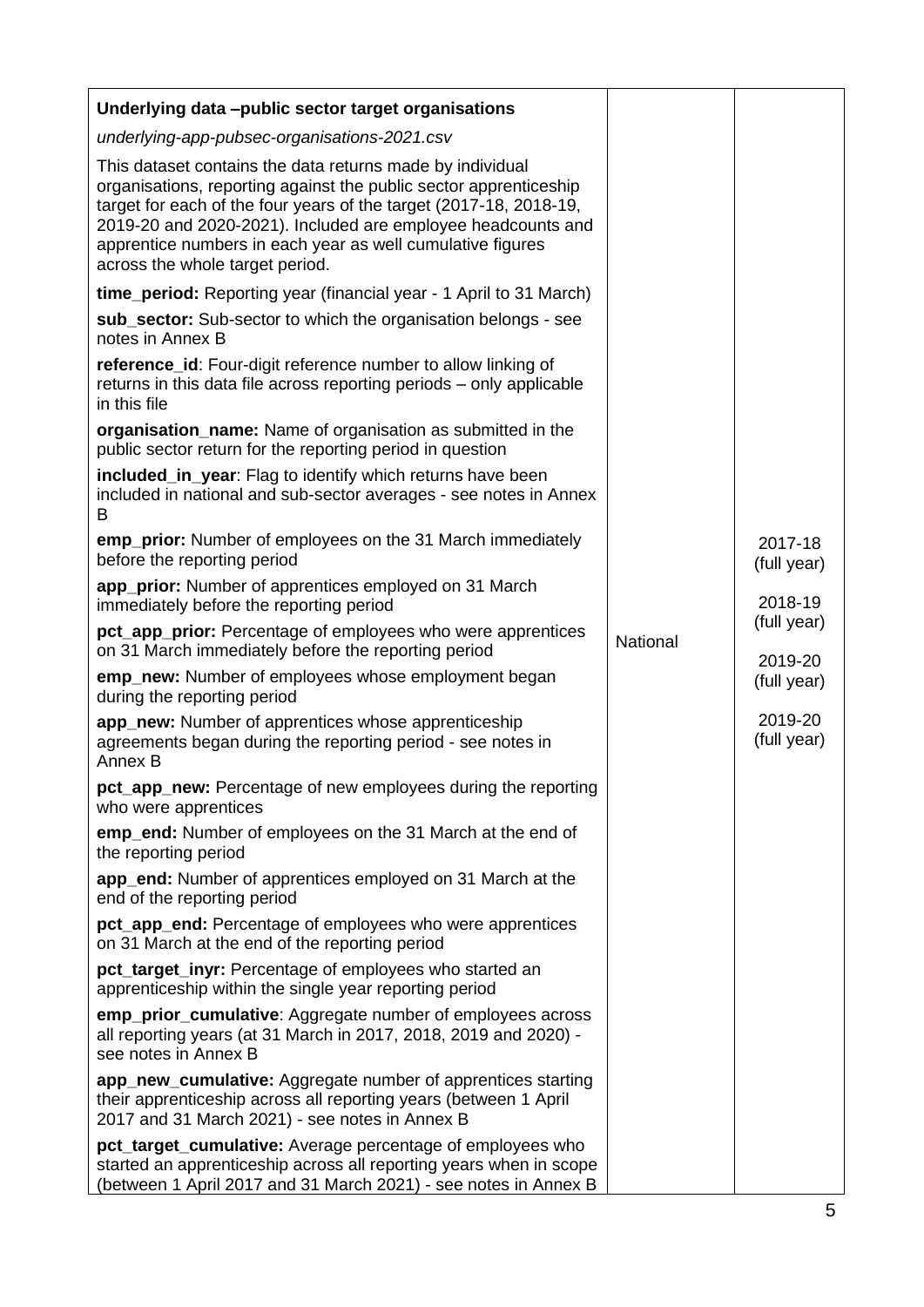| Underlying data - apprenticeship vacancies<br>underlying-data-app-vacancies-2021-nov                                                                                                                                                                                                                                                                                                                                                   |          |             |
|----------------------------------------------------------------------------------------------------------------------------------------------------------------------------------------------------------------------------------------------------------------------------------------------------------------------------------------------------------------------------------------------------------------------------------------|----------|-------------|
| This dataset comprises content supplied by recruiters and<br>published by the ESFA, as advertisements for Apprenticeship<br>vacancies in England, on the digital service Find An<br>Apprenticeship.                                                                                                                                                                                                                                    |          |             |
| https://www.gov.uk/apply-apprenticeship                                                                                                                                                                                                                                                                                                                                                                                                |          |             |
| The service is operated by DfE as a recruitment platform, free at<br>point of use. It enables:                                                                                                                                                                                                                                                                                                                                         |          |             |
| Employers to publicise Apprenticeship vacancies;<br>Candidates to apply for vacancies, and;<br>Recruiters to manage the recruitment process for the<br>$\bullet$<br>vacancies displayed on the service.                                                                                                                                                                                                                                |          |             |
| A Vacancy is defined as a single opportunity for a unique<br>individual to be employed as an Apprentice. A single<br>advertisement (previously referred to as a Vacancy Notice) may<br>contain one or more Vacancies.                                                                                                                                                                                                                  |          |             |
| The dataset comprises the items listed below. All standard fields<br>are populated using a standardised selection of data items, some<br>are automatically system-populated. The content of free text fields<br>is drafted by the author of an advertisement and is not restricted<br>by the system. Please note that any apprenticeships arising as a<br>result of the vacancy must comply with ESFA apprenticeship<br>funding rules. |          | Aug 2018 to |
| <b>Application Closing Date (Standard field)</b><br>The latest date on which applications can be submitted for the<br>vacancy/vacancies listed.                                                                                                                                                                                                                                                                                        | National | Oct 2021    |
| ApprenticeshipType (Standard field)<br>May be any of the following:<br><b>Advanced Level Apprenticeship</b><br>Degree Level Apprenticeship<br><b>Higher Level Apprenticeship</b><br>Intermediate Level Apprenticeship                                                                                                                                                                                                                  |          |             |
| <b>CurrentStatus (Standard field)</b><br>Vacancy post status at the time of data extraction (e.g.<br>Live, Deleted, Closed, Complete)                                                                                                                                                                                                                                                                                                  |          |             |
| <b>DatePosted (Standard field)</b><br>The date of publishing the vacancy/vacancies.                                                                                                                                                                                                                                                                                                                                                    |          |             |
| <b>EducationLevel (Standard field)</b><br>The education level of the apprenticeship qualification.                                                                                                                                                                                                                                                                                                                                     |          |             |
| <b>EmployerFullName (Free Text field)</b><br>The full name of the employer offering the vacancy/vacancies.                                                                                                                                                                                                                                                                                                                             |          |             |
| <b>ExpectedDuration (Free Text field)?</b><br>Estimated duration between start and completion of the<br>apprenticeship.                                                                                                                                                                                                                                                                                                                |          |             |
| <b>ExpectedStartDate (Standard field)</b>                                                                                                                                                                                                                                                                                                                                                                                              |          |             |
| The date on which a successful applicant should expect to start<br>their apprenticeship.                                                                                                                                                                                                                                                                                                                                               |          |             |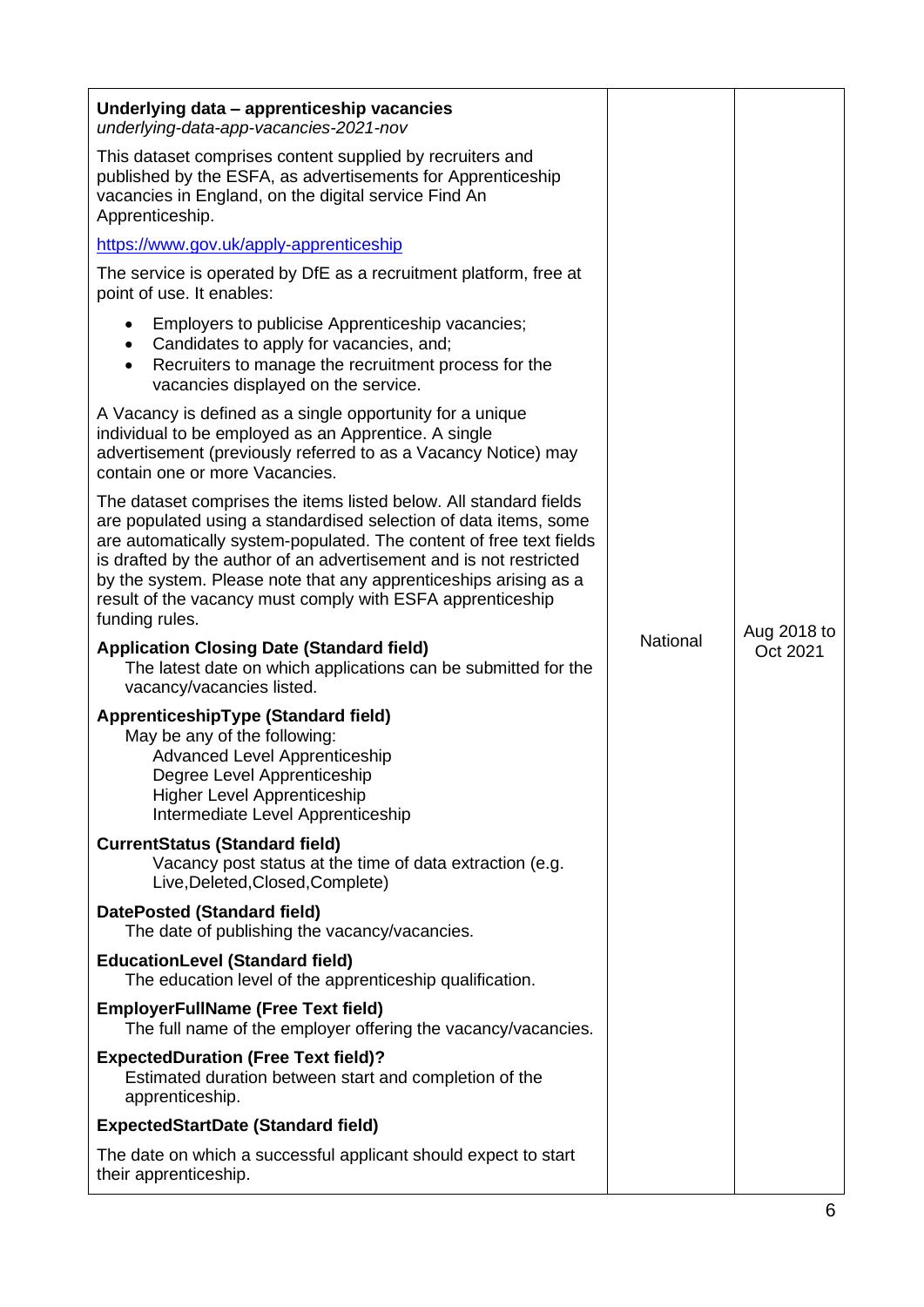| <b>SectorName (Standard field)</b><br>Used to segment Apprenticeships according to economic<br>sector.                                                                                                                                                                                                                                                                                   |  |
|------------------------------------------------------------------------------------------------------------------------------------------------------------------------------------------------------------------------------------------------------------------------------------------------------------------------------------------------------------------------------------------|--|
| FrameworkOrStandardName (Standard field)<br>Industry-standard unique identifier (UID) for the apprenticeship<br>in an advertisement.                                                                                                                                                                                                                                                     |  |
| HoursPerWeek (Free Text field)<br>Summary of expected hours to be worked in a 5-day week.                                                                                                                                                                                                                                                                                                |  |
| <b>NumberOfPositions (Standard field)</b><br>A count of the number of individuals the employer wishes to<br>recruit.                                                                                                                                                                                                                                                                     |  |
| <b>ProviderFullName (Free Text field)</b><br>The full name of the organisation that will provide off-the-job<br>training.                                                                                                                                                                                                                                                                |  |
| <b>QualificationsRequired (Free Text field)</b><br>The minimum formal qualifications the employer requires<br>applicants to achieve before they start the apprenticeship.                                                                                                                                                                                                                |  |
| <b>SkillsRequired (Free Text field)</b><br>The employer's summary of desirable soft and technical skills<br>that would be advantageous to an applicant.                                                                                                                                                                                                                                  |  |
| <b>SourceDb (Standard field)</b><br>Identifier for the database through which the advertisement is<br>processed. Version 1 (V1) is a legacy system, used<br>predominantly by training providers, recruiting on behalf of<br>employers. Version 2 (V2) is used predominantly by<br>employers accessing the system through their digital accounts<br>with the Apprenticeship Service (AS). |  |
| <b>Trainingtype (Standard field)</b><br>Identifies whether vacancy learning element is based on<br>apprenticeship standard or framework.                                                                                                                                                                                                                                                 |  |
| <b>Vacancy Town (Standard field)</b><br>Town of the apprenticeship workplace location.                                                                                                                                                                                                                                                                                                   |  |
| <b>VacancyDescription (Free Text field)</b><br>A summary of the apprenticeship content and working<br>environment.                                                                                                                                                                                                                                                                       |  |
| <b>VacancyPostcode (Standard field)</b><br>The postcode of the workplace location where the<br>apprenticeship is based.                                                                                                                                                                                                                                                                  |  |
| VacancyReferenceNumber (Standard field)<br>System Alphanumerical 12-digit UID for each advertisement.                                                                                                                                                                                                                                                                                    |  |
| <b>VacancyTitle (Free Text field)</b><br>The employer's chosen descriptor for the vacancy/vacancies<br>advertised.                                                                                                                                                                                                                                                                       |  |
| <b>Wage (Free Text field)</b><br>The value in $E$ to be paid by the employer per wage unit<br>worked.                                                                                                                                                                                                                                                                                    |  |
| <b>WageType (Standard field)</b><br>Choice of:<br>Apprenticeship Minimum Wage;                                                                                                                                                                                                                                                                                                           |  |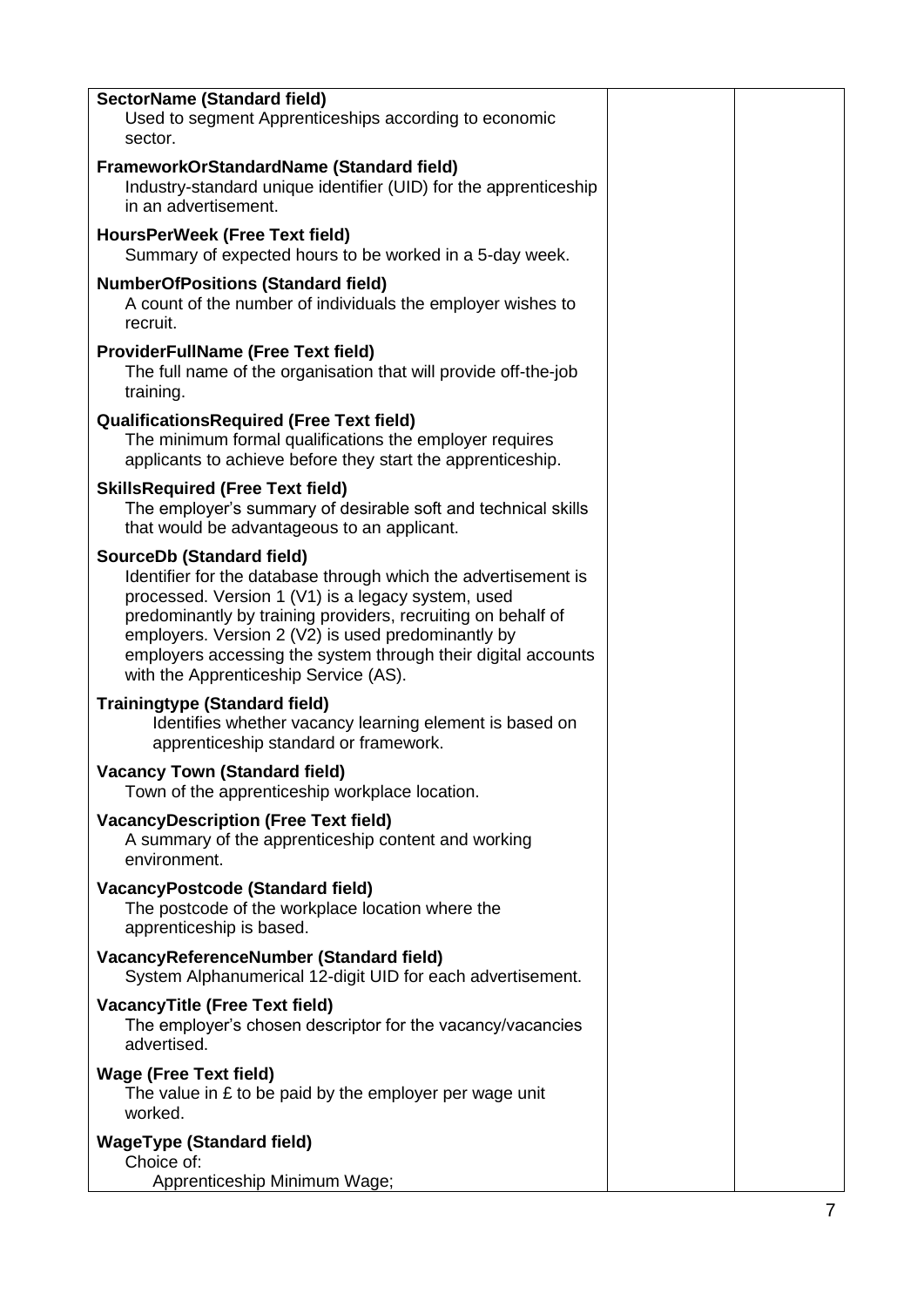| Competitive salary;<br>Custom Wage;<br>Custom Wage Range;<br>National Minimum Wage;         |  |
|---------------------------------------------------------------------------------------------|--|
| To be agreed upon appointment                                                               |  |
| <b>WageUnitDesc (Standard field)</b><br>Choice of: Annually; Weekly; Monthly                |  |
| <b>Working Week (Free Text field)</b><br>Description of the apprenticeship working pattern. |  |

### **Annex A – Field Listing**

A full list of the fields used in the underlying data files is given below:

| Variable name                                 | <b>Variable description</b>                                                                                                                                                                                      |
|-----------------------------------------------|------------------------------------------------------------------------------------------------------------------------------------------------------------------------------------------------------------------|
| Achievement                                   | A qualification or apprenticeship has successfully been<br>gained.                                                                                                                                               |
| AgeAcademic Group<br>AgeAcademic 19P          | Age of the learner is as at the 31 <sup>st</sup> August of the reported<br>academic year.                                                                                                                        |
| Age<br>or Age Group<br>or Age Summary         | Where apprenticeship starts / achievements are being<br>reported, this shows the age of the apprentice at the start of<br>the apprenticeship.                                                                    |
|                                               | Where participation is being reported, this shows the age of<br>the learner as at the 31 <sup>st</sup> August of the reported academic<br>year.                                                                  |
|                                               | Age categories (Under 19, 19-24, 25+)                                                                                                                                                                            |
| Age Youth Adult                               | Where apprenticeship starts / achievements are being<br>reported, this shows the age group of the apprentice at the<br>start of the apprenticeship.                                                              |
|                                               | Where participation is being reported, this shows the age of<br>the learner as at the 31 <sup>st</sup> August of the reported academic<br>year.                                                                  |
|                                               | Age categories (Under 19, 19+)                                                                                                                                                                                   |
| Apps Level                                    | Apprenticeship level (Intermediate, advanced, or higher). Or<br>FE and Skills programmes Level (Entry , 1, 2, 3, 4, 5, 6, 7, High<br>Level)                                                                      |
| Apps Level 6P                                 | Level of the apprenticeship Level 6 or Level 7.                                                                                                                                                                  |
| Apps Level Degree or<br>Degree Apprenticeship | Apprenticeship contains a mandatory degree element. This<br>is based on the latest information available at the time of<br>publication from the Institute for Apprenticeships and<br><b>Technical Education.</b> |
| Delivery_Region<br>Delivery_PCON              | Geographical breakdown based on the delivery postcode                                                                                                                                                            |
| Delivery_LA                                   | <b>PCON</b> = Parliamentary Constituency                                                                                                                                                                         |
| Delivery_LAD                                  | $LA = Local Authority$                                                                                                                                                                                           |
| Delivery_English_Devolved_Administration      | LAD = Local Authority District                                                                                                                                                                                   |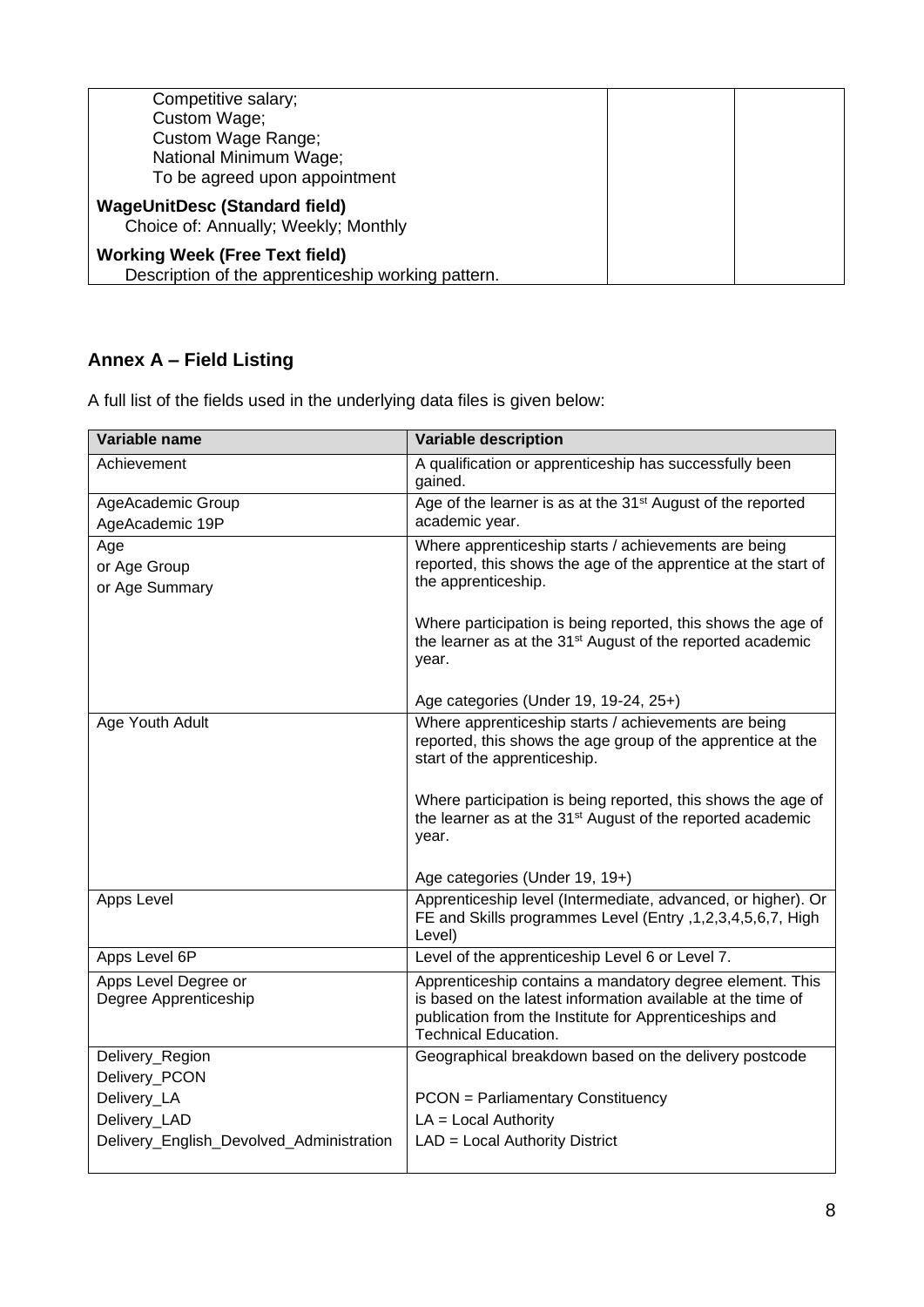| Delivery_Region_Code                                         | Reference code assigned to the geographical breakdowns                                                                                               |
|--------------------------------------------------------------|------------------------------------------------------------------------------------------------------------------------------------------------------|
| Delivery_PCON_Code                                           | based on delivery postcode                                                                                                                           |
| Delivery_LA_Code                                             |                                                                                                                                                      |
| Delivery_LAD_Code                                            |                                                                                                                                                      |
| Delivery                                                     |                                                                                                                                                      |
| English_Devolved_Administration_Code                         |                                                                                                                                                      |
| Detailed Level or                                            | Level of the apprenticeship (Level 2; 3; 4; 5; 6; 7).                                                                                                |
| <b>Apps Level Detailed</b>                                   |                                                                                                                                                      |
| Ethnicity                                                    | Learners ethnicity (i.e. the self-declared ethnicity from<br>which the Ethnicity group is derived).                                                  |
| <b>Ethnicity Group</b>                                       | The self-declared ethnicity group of the learner<br>(Asian/Asian British; Black/African/Caribbean/Black British;                                     |
|                                                              | Mixed/Multiple Ethnic Group; Not App/Known; Other Ethnic<br>Group; White; Totals).                                                                   |
| Framework/Standard Name                                      | The name of the framework or standard. For standards, this                                                                                           |
| Or Framework/Standard Title                                  | is based on the latest information available at the time of<br>publication from the Institute for Apprenticeships and<br><b>Technical Education:</b> |
|                                                              | https://www.instituteforapprenticeships.org/apprenticeship-<br>standards/                                                                            |
| Framework/Standard Flag                                      | Defines if the apprenticeship is a standard or framework.                                                                                            |
| Framework/Standard Code                                      | Reference code assigned to a framework/standard, to be<br>used in conjunction with the framework/standard flag.                                      |
| Learner_Home_Region                                          | Geographical breakdown based on the learner home                                                                                                     |
| Learner_Home_PCON                                            | postcode.                                                                                                                                            |
| Learner_Home_LA                                              |                                                                                                                                                      |
| Learner_Home_LAD                                             | <b>PCON</b> = Parliamentary Constituency                                                                                                             |
| Learner_Home_English_Devolved_Adminis                        | $LA = Local Authority$                                                                                                                               |
| tration                                                      | LAD = Local Authority District                                                                                                                       |
| Learner_Home_Region_Code                                     | Reference code assigned to the geographical breakdowns                                                                                               |
| Learner_Home_PCON_Code                                       | based on learner home postcode                                                                                                                       |
| Learner_Home_LA_Code                                         |                                                                                                                                                      |
| Learner_Home_LAD_Code                                        |                                                                                                                                                      |
| Learner_Home_English_Devolved_Adminis                        |                                                                                                                                                      |
| tration_Code                                                 |                                                                                                                                                      |
| Learner_Home_LEP_Code                                        |                                                                                                                                                      |
| <b>Funding Type</b>                                          | Funding source of the apprenticeship (supported by ASA<br>levy funds; Other; Totals).                                                                |
| Gender                                                       | Gender of the apprentice.                                                                                                                            |
| Level                                                        | Apprenticeship level (Intermediate, advanced, or higher).                                                                                            |
| Or App Level                                                 | Or FE and Skills programmes Level (Entry , 1, 2, 3, 4, 5, 6, 7,<br>High Level)                                                                       |
| Learner Participation Q1, Q2, Q3, Q4, or<br><b>Full Year</b> | Learner was in learning at any point during the indicated<br>quarter or any point during the year (Full year)                                        |
| Leave quarter                                                | Academic year quarter in which a learner achieved their                                                                                              |
|                                                              | apprenticeship programme. $Q1$ = August-Oct, $Q2$ =<br>November-January, Q3 = February-April, Q4 = May-July                                          |
| Length of Employment                                         | Number of months that an apprentice was employed before                                                                                              |
|                                                              | commencing an apprenticeship. Banded 0-3mths, 4-6, 7-<br>12, 12+ months                                                                              |
| <b>LLDD</b>                                                  | Defines if the learner self declares that they are a learner                                                                                         |
|                                                              | with a learning difficulty and/or disability.                                                                                                        |
| Participation                                                | Learner was in learning at any point during the year                                                                                                 |
|                                                              |                                                                                                                                                      |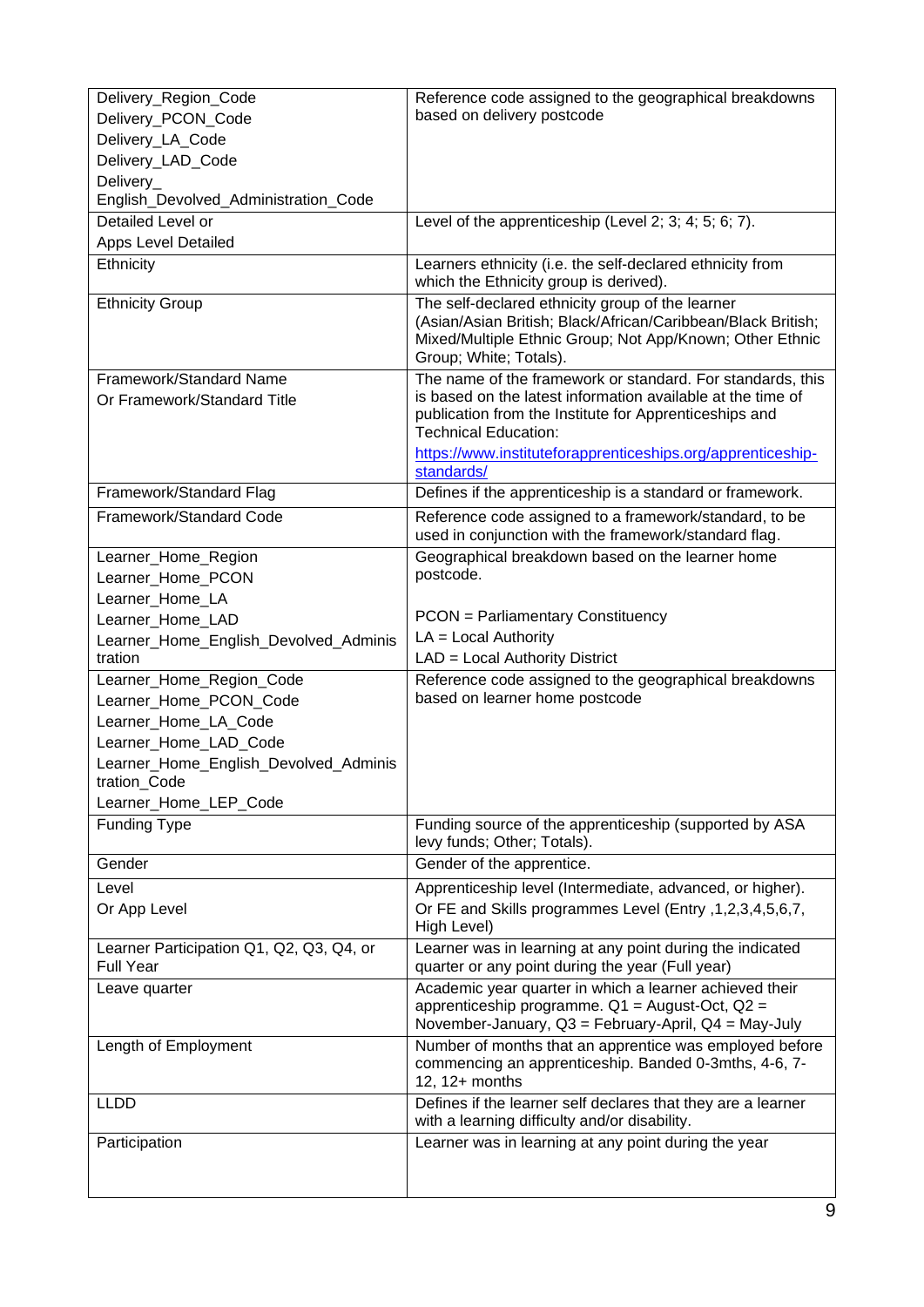| <b>Provider Name</b><br>Provider Type<br>Indicates the type of organisation<br><b>General FE and Tertiary College</b><br><b>Other Public Funded</b><br><b>Private Sector Public Funded</b><br>Schools<br>Sixth Form College<br><b>Specialist College</b><br>Learner was in learning at any point during the indicated<br>qtr1_learners<br>quarter or any point during the year (Full year)<br>qtr2_learners<br>qtr3_learners<br>qtr4_learners<br>Route<br>The route that the apprenticeship standard is grouped<br>within. This is based on the latest information available at<br>the time of publication from the Institute for Apprenticeships<br>and Technical Education:<br>https://www.instituteforapprenticeships.org/apprenticeship-<br>standards/<br><b>Start</b><br>A learner has begun an apprenticeship programme.<br>Month in which a learner began an apprenticeship<br><b>Start Month</b><br>programme.<br><b>Start Quarter</b><br>Academic year quarter in which a learner began an<br>apprenticeship programme. Q1 = August-Jan, Q2 =<br>November-January, Q3 = February-April, Q4 = May-July<br>SSAT <sub>1</sub><br>Sector subject area (tier 1) of the apprenticeship standard<br>or framework or learning aim being studied.<br>SSA T1 Code<br>Reference code assigned to a Sector subject area (tier 1)<br>SSAT2<br>The sector subject area (tier 2) of the apprenticeship<br>standard or framework or learning aim being studied.<br>SSA T2 Code<br>Reference code assigned to a Sector subject area (tier 2)<br><b>STEM</b><br>STEM includes those within the following sector subject tier<br>1 areas: Construction, Planning and the Built Environment,<br>Engineering and Manufacturing Technologies,<br>Information and Communication Technology, Science and<br>Mathematics.<br>Snapshot<br>The Individualised Learner Record snapshot used to<br>produce the data:<br>SN04 covers Aug to Oct, as published in January<br>SN06 covers Aug to Jan, as published in March<br>SN10 covers Aug to Ap, as published in July<br>SN14 covers the full finalised academic year, as published<br>in November<br>ST Code<br>Reference code assigned by the Institute of<br>Apprenticeships to an apprenticeship standard. This is<br>based on the latest information available at the time of<br>publication from the Institute for Apprenticeships and<br><b>Technical Education:</b><br>https://www.instituteforapprenticeships.org/apprenticeship-<br>standards/<br><b>UKPRN</b><br>The unique provider reference number as assigned when<br>registered on UKRLP system. | Provider | Name of the provider |
|------------------------------------------------------------------------------------------------------------------------------------------------------------------------------------------------------------------------------------------------------------------------------------------------------------------------------------------------------------------------------------------------------------------------------------------------------------------------------------------------------------------------------------------------------------------------------------------------------------------------------------------------------------------------------------------------------------------------------------------------------------------------------------------------------------------------------------------------------------------------------------------------------------------------------------------------------------------------------------------------------------------------------------------------------------------------------------------------------------------------------------------------------------------------------------------------------------------------------------------------------------------------------------------------------------------------------------------------------------------------------------------------------------------------------------------------------------------------------------------------------------------------------------------------------------------------------------------------------------------------------------------------------------------------------------------------------------------------------------------------------------------------------------------------------------------------------------------------------------------------------------------------------------------------------------------------------------------------------------------------------------------------------------------------------------------------------------------------------------------------------------------------------------------------------------------------------------------------------------------------------------------------------------------------------------------------------------------------------------------------------------------------------------------------------------------------------------------------------------------------------------------------------------------------------------------------------------------------|----------|----------------------|
|                                                                                                                                                                                                                                                                                                                                                                                                                                                                                                                                                                                                                                                                                                                                                                                                                                                                                                                                                                                                                                                                                                                                                                                                                                                                                                                                                                                                                                                                                                                                                                                                                                                                                                                                                                                                                                                                                                                                                                                                                                                                                                                                                                                                                                                                                                                                                                                                                                                                                                                                                                                                |          |                      |
|                                                                                                                                                                                                                                                                                                                                                                                                                                                                                                                                                                                                                                                                                                                                                                                                                                                                                                                                                                                                                                                                                                                                                                                                                                                                                                                                                                                                                                                                                                                                                                                                                                                                                                                                                                                                                                                                                                                                                                                                                                                                                                                                                                                                                                                                                                                                                                                                                                                                                                                                                                                                |          |                      |
|                                                                                                                                                                                                                                                                                                                                                                                                                                                                                                                                                                                                                                                                                                                                                                                                                                                                                                                                                                                                                                                                                                                                                                                                                                                                                                                                                                                                                                                                                                                                                                                                                                                                                                                                                                                                                                                                                                                                                                                                                                                                                                                                                                                                                                                                                                                                                                                                                                                                                                                                                                                                |          |                      |
|                                                                                                                                                                                                                                                                                                                                                                                                                                                                                                                                                                                                                                                                                                                                                                                                                                                                                                                                                                                                                                                                                                                                                                                                                                                                                                                                                                                                                                                                                                                                                                                                                                                                                                                                                                                                                                                                                                                                                                                                                                                                                                                                                                                                                                                                                                                                                                                                                                                                                                                                                                                                |          |                      |
|                                                                                                                                                                                                                                                                                                                                                                                                                                                                                                                                                                                                                                                                                                                                                                                                                                                                                                                                                                                                                                                                                                                                                                                                                                                                                                                                                                                                                                                                                                                                                                                                                                                                                                                                                                                                                                                                                                                                                                                                                                                                                                                                                                                                                                                                                                                                                                                                                                                                                                                                                                                                |          |                      |
|                                                                                                                                                                                                                                                                                                                                                                                                                                                                                                                                                                                                                                                                                                                                                                                                                                                                                                                                                                                                                                                                                                                                                                                                                                                                                                                                                                                                                                                                                                                                                                                                                                                                                                                                                                                                                                                                                                                                                                                                                                                                                                                                                                                                                                                                                                                                                                                                                                                                                                                                                                                                |          |                      |
|                                                                                                                                                                                                                                                                                                                                                                                                                                                                                                                                                                                                                                                                                                                                                                                                                                                                                                                                                                                                                                                                                                                                                                                                                                                                                                                                                                                                                                                                                                                                                                                                                                                                                                                                                                                                                                                                                                                                                                                                                                                                                                                                                                                                                                                                                                                                                                                                                                                                                                                                                                                                |          |                      |
|                                                                                                                                                                                                                                                                                                                                                                                                                                                                                                                                                                                                                                                                                                                                                                                                                                                                                                                                                                                                                                                                                                                                                                                                                                                                                                                                                                                                                                                                                                                                                                                                                                                                                                                                                                                                                                                                                                                                                                                                                                                                                                                                                                                                                                                                                                                                                                                                                                                                                                                                                                                                |          |                      |
|                                                                                                                                                                                                                                                                                                                                                                                                                                                                                                                                                                                                                                                                                                                                                                                                                                                                                                                                                                                                                                                                                                                                                                                                                                                                                                                                                                                                                                                                                                                                                                                                                                                                                                                                                                                                                                                                                                                                                                                                                                                                                                                                                                                                                                                                                                                                                                                                                                                                                                                                                                                                |          |                      |
|                                                                                                                                                                                                                                                                                                                                                                                                                                                                                                                                                                                                                                                                                                                                                                                                                                                                                                                                                                                                                                                                                                                                                                                                                                                                                                                                                                                                                                                                                                                                                                                                                                                                                                                                                                                                                                                                                                                                                                                                                                                                                                                                                                                                                                                                                                                                                                                                                                                                                                                                                                                                |          |                      |
|                                                                                                                                                                                                                                                                                                                                                                                                                                                                                                                                                                                                                                                                                                                                                                                                                                                                                                                                                                                                                                                                                                                                                                                                                                                                                                                                                                                                                                                                                                                                                                                                                                                                                                                                                                                                                                                                                                                                                                                                                                                                                                                                                                                                                                                                                                                                                                                                                                                                                                                                                                                                |          |                      |
|                                                                                                                                                                                                                                                                                                                                                                                                                                                                                                                                                                                                                                                                                                                                                                                                                                                                                                                                                                                                                                                                                                                                                                                                                                                                                                                                                                                                                                                                                                                                                                                                                                                                                                                                                                                                                                                                                                                                                                                                                                                                                                                                                                                                                                                                                                                                                                                                                                                                                                                                                                                                |          |                      |
|                                                                                                                                                                                                                                                                                                                                                                                                                                                                                                                                                                                                                                                                                                                                                                                                                                                                                                                                                                                                                                                                                                                                                                                                                                                                                                                                                                                                                                                                                                                                                                                                                                                                                                                                                                                                                                                                                                                                                                                                                                                                                                                                                                                                                                                                                                                                                                                                                                                                                                                                                                                                |          |                      |
|                                                                                                                                                                                                                                                                                                                                                                                                                                                                                                                                                                                                                                                                                                                                                                                                                                                                                                                                                                                                                                                                                                                                                                                                                                                                                                                                                                                                                                                                                                                                                                                                                                                                                                                                                                                                                                                                                                                                                                                                                                                                                                                                                                                                                                                                                                                                                                                                                                                                                                                                                                                                |          |                      |
|                                                                                                                                                                                                                                                                                                                                                                                                                                                                                                                                                                                                                                                                                                                                                                                                                                                                                                                                                                                                                                                                                                                                                                                                                                                                                                                                                                                                                                                                                                                                                                                                                                                                                                                                                                                                                                                                                                                                                                                                                                                                                                                                                                                                                                                                                                                                                                                                                                                                                                                                                                                                |          |                      |
|                                                                                                                                                                                                                                                                                                                                                                                                                                                                                                                                                                                                                                                                                                                                                                                                                                                                                                                                                                                                                                                                                                                                                                                                                                                                                                                                                                                                                                                                                                                                                                                                                                                                                                                                                                                                                                                                                                                                                                                                                                                                                                                                                                                                                                                                                                                                                                                                                                                                                                                                                                                                |          |                      |
|                                                                                                                                                                                                                                                                                                                                                                                                                                                                                                                                                                                                                                                                                                                                                                                                                                                                                                                                                                                                                                                                                                                                                                                                                                                                                                                                                                                                                                                                                                                                                                                                                                                                                                                                                                                                                                                                                                                                                                                                                                                                                                                                                                                                                                                                                                                                                                                                                                                                                                                                                                                                |          |                      |
|                                                                                                                                                                                                                                                                                                                                                                                                                                                                                                                                                                                                                                                                                                                                                                                                                                                                                                                                                                                                                                                                                                                                                                                                                                                                                                                                                                                                                                                                                                                                                                                                                                                                                                                                                                                                                                                                                                                                                                                                                                                                                                                                                                                                                                                                                                                                                                                                                                                                                                                                                                                                |          |                      |
|                                                                                                                                                                                                                                                                                                                                                                                                                                                                                                                                                                                                                                                                                                                                                                                                                                                                                                                                                                                                                                                                                                                                                                                                                                                                                                                                                                                                                                                                                                                                                                                                                                                                                                                                                                                                                                                                                                                                                                                                                                                                                                                                                                                                                                                                                                                                                                                                                                                                                                                                                                                                |          |                      |
|                                                                                                                                                                                                                                                                                                                                                                                                                                                                                                                                                                                                                                                                                                                                                                                                                                                                                                                                                                                                                                                                                                                                                                                                                                                                                                                                                                                                                                                                                                                                                                                                                                                                                                                                                                                                                                                                                                                                                                                                                                                                                                                                                                                                                                                                                                                                                                                                                                                                                                                                                                                                |          |                      |
|                                                                                                                                                                                                                                                                                                                                                                                                                                                                                                                                                                                                                                                                                                                                                                                                                                                                                                                                                                                                                                                                                                                                                                                                                                                                                                                                                                                                                                                                                                                                                                                                                                                                                                                                                                                                                                                                                                                                                                                                                                                                                                                                                                                                                                                                                                                                                                                                                                                                                                                                                                                                |          |                      |